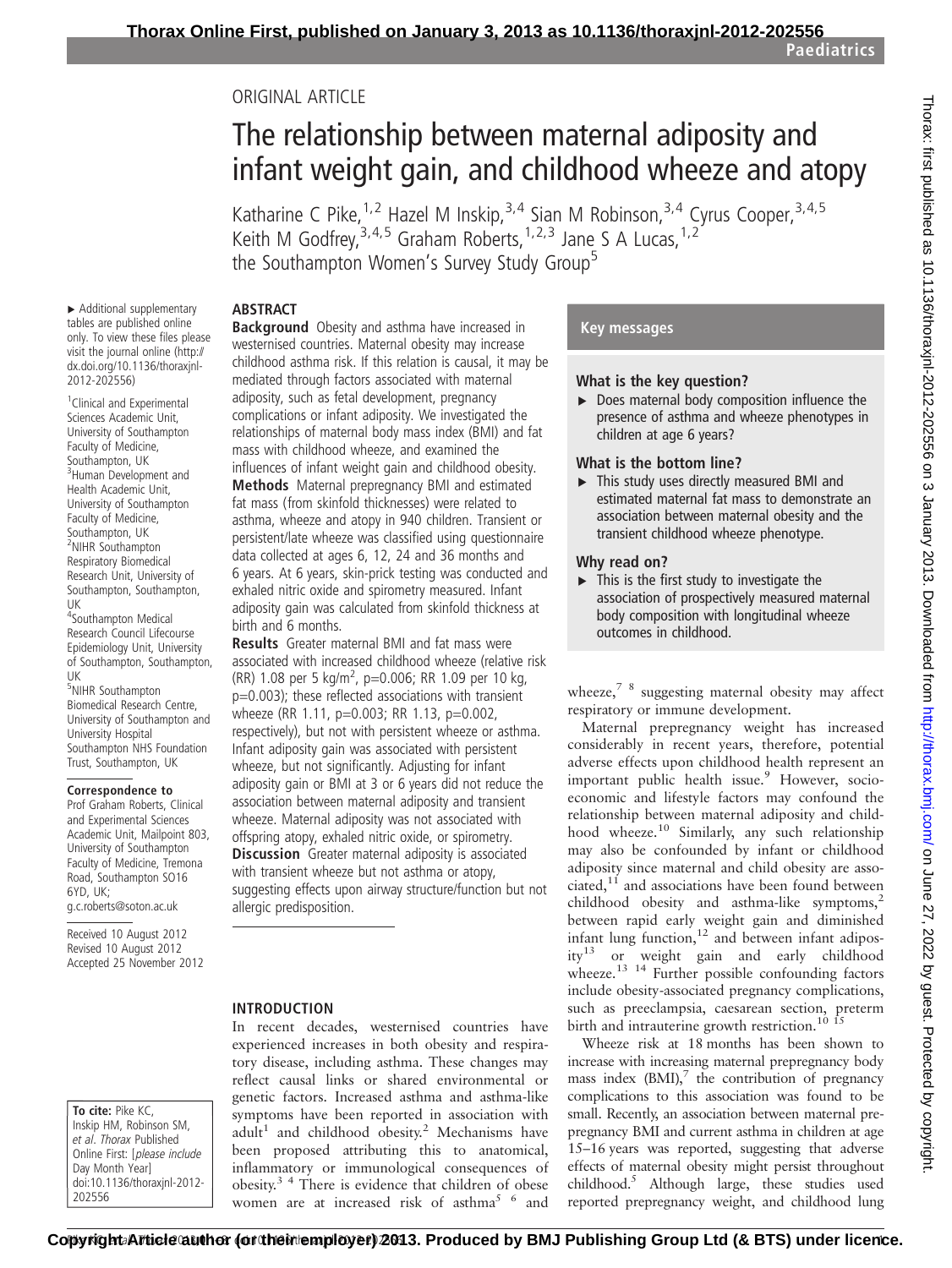function and atopy were not measured. Measures of fat mass may potentially represent maternal adiposity better than BMI. This study is the first to explore the relationship between maternal fat mass and childhood asthma and wheeze alongside objective measurements of atopy and lung function.

#### METHODS **Participants**

Participants were mothers and children from the Southampton Women's Survey.<sup>16</sup> Women aged 20–34 years were recruited during 1998–2002. Women were interviewed and anthropometric measurements made at recruitment, and for those who became pregnant, at 11 and 34 weeks of pregnancy. Childhood follow-up visits occurred at 6, 12, 24 and 36 months. During 2006–2010, 1529 children aged 6 years were invited for respiratory follow-up. Home-based questionnaire, skin test and spirometry data were collected from 940 children. Participants were encouraged to attend the clinic for exhaled nitric oxide (eNO) testing; 596 did so, but time and resources meant that not all participants attended. Maternal prepregnancy fat mass and BMI measurements were available for 927 (98.6%) and 930 (98.9%) women, respectively (figure 1). Parental consent was obtained and local ethical approval was granted (276/97, 307/97, 089/99, 06/Q1702/104).

# Maternal anthropometry

Prepregnancy height and weight were measured using portable Seca 835 scales (Seca, Birmingham, UK) and Leicester stadiometer (Invicta Plastics, Leicester, UK). Biceps, triceps, suprailiac and subscapular skinfold thicknesses were measured with Harpenden 'John Bull' callipers (British Indicates, St Albans, UK). A standard protocol requiring three readings within 10% was followed. BMI was calculated as weight (kg)/(height (m))<sup>2</sup>. Fat mass was estimated from body weight and skinfolds using

the Durnin and Womersley equation.<sup>17</sup> Analysis was limited to prepregnancy measurements as body composition equations are not validated in pregnancy.

# Childhood anthropometry

Research nurses measured subscapular skinfold thicknesses at birth and 6 months. Subscapular adiposity change conditional upon initial measurements was calculated using regression to account for exact age and regression to the mean. BMI at 3 and 6 years was calculated from height and weight, and the values converted to age and gender-specific z-scores using the Child Growth Foundation 1990 Reference (London, UK).

# Atopy

Skin-prick testing was conducted at age 6 years using cat, dog, house dust mite (Dermatophagoides pteronyssinus), egg, milk, grass and tree pollen allergens. A positive control of >3 mm, and negative control of 0 mm were required. Any response ≥3 mm was considered evidence of atopy.

# Childhood asthma and wheeze

Research nurses administered ISAAC core-questionnaire wheezing-module questions.<sup>18</sup> Mothers were asked whether their child had 'ever been diagnosed with asthma by a doctor' or had experienced 'any episodes of chestiness associated with wheezing or whistling in his/her chest since they were last seen.' Children who had ever been diagnosed with asthma and had experienced asthma symptoms or received asthma medication within the last year were considered to have current asthma; those reported to wheeze within the last year were considered to have current wheeze. Questionnaire data obtained at 6, 12, 24 and 36 months were combined with that from 6 years to define wheeze phenotypes based upon those of the Tuscon Children's Respiratory Study:<sup>19</sup>



Figure 1 Flow of participants through the study.

Thorax: first published as 10.1136/thoraxjnl-2012-202556 on 3 January 2013. Downloaded from http://thorax.bmj.com/ on June 27, 2022 by guest. Protected by copyright Thorax: first published as 10.1136/thoraxjnl-2012-2025 on 3 January 2013. Downloaded from <http://thorax.bmj.com/> on June 27, 2022 by guest. Protected by copyright.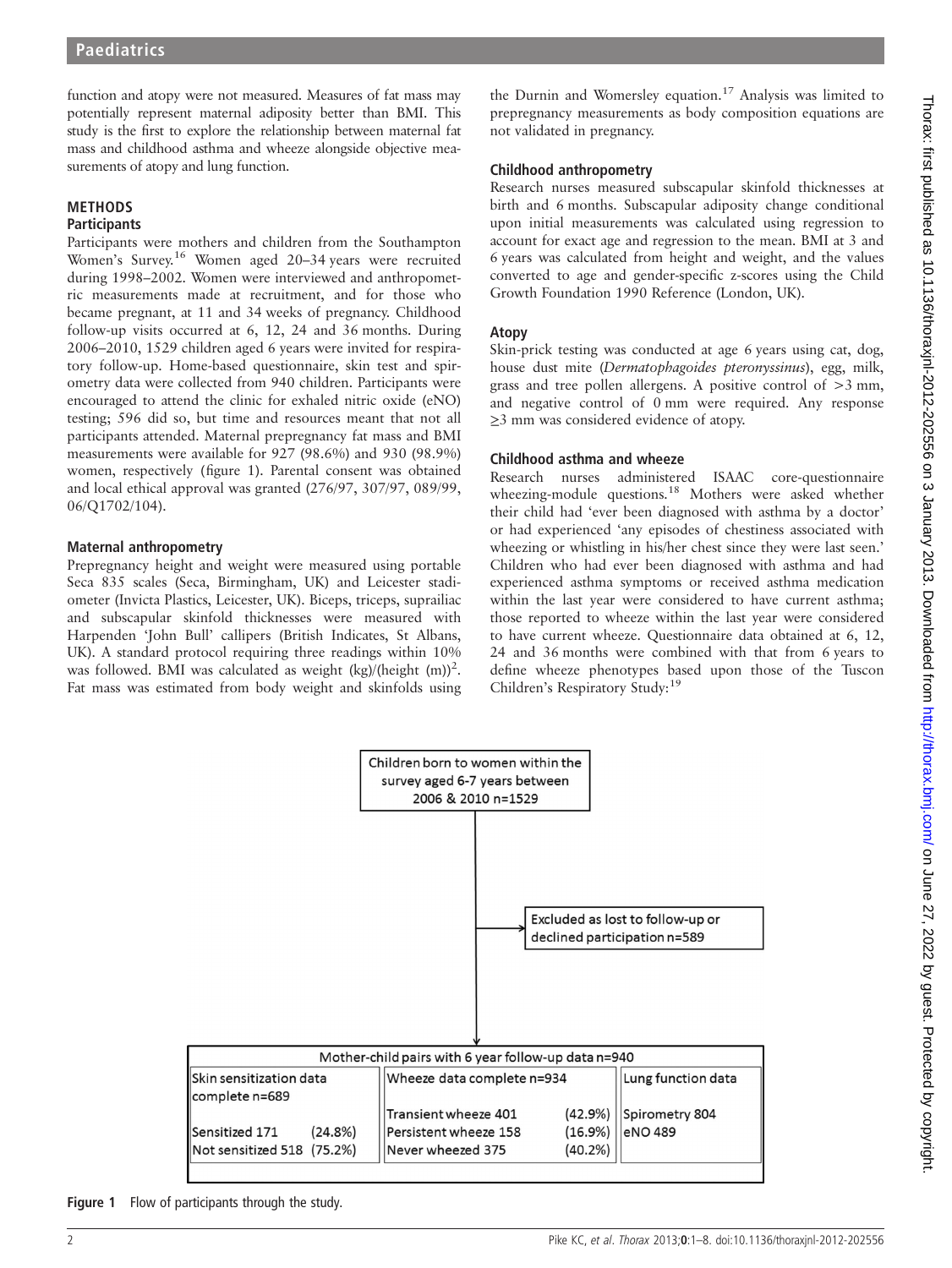- ▸ Transient wheeze: Wheeze ≤3 years but no wheeze or asthma treatment at 6 years.
- ▸ Persistent wheeze: Wheeze ≤3 years plus wheeze or asthma treatment at 6 years.
- ▸ Late-onset wheeze: No wheeze ≤3 years but wheeze or asthma treatment at 6 years.

Very few children had late-onset wheeze, so the persistent and late-onset wheeze groups were combined.

#### Lung function

Spirometry was measured using a portable Koko spirometer with incentive software (KoKo v4; PDS Instrumentation; Louisville, USA). Measurements were made according to American Thoracic Society (ATS) guidelines,<sup>20</sup> although to avoid discomfort, nose-clips were not worn. Spirometry indices were standardised for height, gender and age using the growing lungs reference. $21$ 

# Exhaled nitric oxide

eNO Was measured according to European Respiratory Society /ATS recommendations using a NIOX chemiluminescence analyser (Aerocrine, Sweden).<sup>22</sup> A mean of three readings was calculated where possible. Values were normalised by inverse square root transformation then standardised. The sign was reversed so that high standardised scores represent high untransformed eNO values.

#### Statistical methods

Relative risks for binary outcomes were modelled using Poisson regression with robust variance; Poisson regression being appropriate for common outcomes where odds ratios cannot be interpreted as relative risks.<sup>23</sup> Children with transient or persistent/ late wheeze were compared with children who had never wheezed. Linear regression was used for continuous outcomes. Relative risks and regression coefficients were expressed relative to 5 kg/m<sup>2</sup> change in BMI, or 10 kg change in fat mass. Analyses were also conducted considering maternal BMI as a discrete variable to classify women according to the World Health Organisation scheme as either normal weight (BMI 18.5–24.99), overweight (BMI 25–29.99) or obese (BMI  $\geq$ 30), and considering maternal weight gain in pregnancy according to Institute of Medicine categories.

Potential confounders identified a priori were: maternal age, height, parity, education, socioeconomic status, smoking in pregnancy, asthma, eczema, rhinitis, atopy and child's gender, birth weight, gestation and age at last breastfeed. Potential confounders were tested for association with each respiratory outcome. Model 1 included all variables associated with each outcome, but excluded birth weight, gestation, adiposity gain in the first 6 months of life and the child's BMI at age 6 years, as each of these may lie on the causal pathway. Model 2 included birth weight and gestation if they were significantly associated with the outcomes, and further analyses were conducted adjusting for all significantly associated confounders (including birth weight and gestation) and infant adiposity gain (birth to 6 months) (Model 3) and child's BMI aged 6 years (Model 4).

Based upon effect sizes of approaching 5% seen in previous studies, we estimated approaching 100% power to detect an increase in risk of this magnitude per kg maternal fat mass, and of 80–100% per BMI unit dependent upon physiological outcome. Bonferroni correction was considered over-conservative as the analyses were designed a priori to test a limited number of hypotheses and not all the tests were independent.<sup>24</sup> We focused our interest on results with p values ≤0.01 and considered consistency of the

findings in our interpretation. Stata 11 (Stata Corp, College Station, Texas, USA) was used for all analyses.

# RESULTS

# **Participants**

Participating mothers were similar to non-participants in terms of body composition, asthma and atopy, however, they were slightly older, taller, less likely to smoke in pregnancy, more likely to be primiparous and were of higher educational attainment and social class. Participating children were of similar birth weight and gestation compared with those not followed-up (table 1). When compared with the children attending the clinic, children unable to attend did not differ significantly (data not shown).

The median (IQR) maternal BMI was 24.3 (22.0–27.5) kg/m<sup>2</sup>; 261 (28.1%) mothers were overweight and 135 (14.5%) were obese. Median maternal prepregnancy fat mass was 20.3 (16.3–25.9) kg. The median period between recruitment and 11-week interviews was 67 weeks (32–106 weeks). The mean (SD) difference in BMI calculated from weight measured at 11 weeks' gestation was 0.62 (1.62) kg/m<sup>2</sup> greater than that calculated from weight measured at recruitment, while BMI calculated from the weight that mothers self-reported at 11 weeks of pregnancy to have been their immediate prepregnancy weight was 0.34 (1.78) kg/m<sup>2</sup> less than that calculated from weight measured at recruitment; the respective correlation coefficients were 0.95 and 0.93. Both maternal BMI and maternal fat mass were positively associated with a child's birth weight ( $p < 0.001$ ), there was no significant association with infant adiposity change.

Wheeze was experienced by 559 children (59.9%), and 137 (14.6%) had wheeze at age 6 years. Wheezing was transient in 401 (42.9%), and persistent/late in 158 children (16.9%) (figure 1). Asthma had been diagnosed in 145 children (15.4%), of whom 100 (10.6%) had current symptoms or asthma treatment. Technically acceptable spirometry was achieved by 804 children (85.5%); 489 (82.0%) of 596 children attending the clinic had acceptable eNO measurements (figure 1).

#### Childhood wheeze

Maternal prepregnancy fat mass was positively associated with ever wheezing (RR 1.09 per 10 kg, p=0.003). This association remained after adjusting for potential confounders (RR 1.08 per 10 kg, p=0.007—Model 1, basic confounders); results were similar when gestation, infant adiposity gain or child's BMI, aged 6 years, were included in the model (table 2). Maternal fat mass was not associated with current or ever asthma. Children experiencing wheeze  $\leq$ 3 years appeared to account for most of the association between maternal fatness and ever wheezing, as maternal fat mass was positively associated with transient wheeze (RR 1.13,  $p=0.002$ ), but not with current or persistent wheeze. The association with transient wheeze remained after adjusting for potential confounders, gestation, infant adiposity gain and child's BMI aged 6 years (table 2, Models 1–4), and also when child's BMI aged 3 years was adjusted for (RR 1.01,  $p=0.02$ ).

Similar associations were found between maternal prepregnancy BMI and wheeze outcomes (table 3). Maternal BMI was positively associated with ever wheezing (RR 1.08 per 5 kg/m<sup>2</sup>,  $p=0.006$ ) and transient wheeze (RR 1.11 per 5 kg/m<sup>2</sup>, p=0.003). These associations remained in each of the four adjusted models. Maternal BMI was not associated with ever or current asthma, current or persistent wheeze.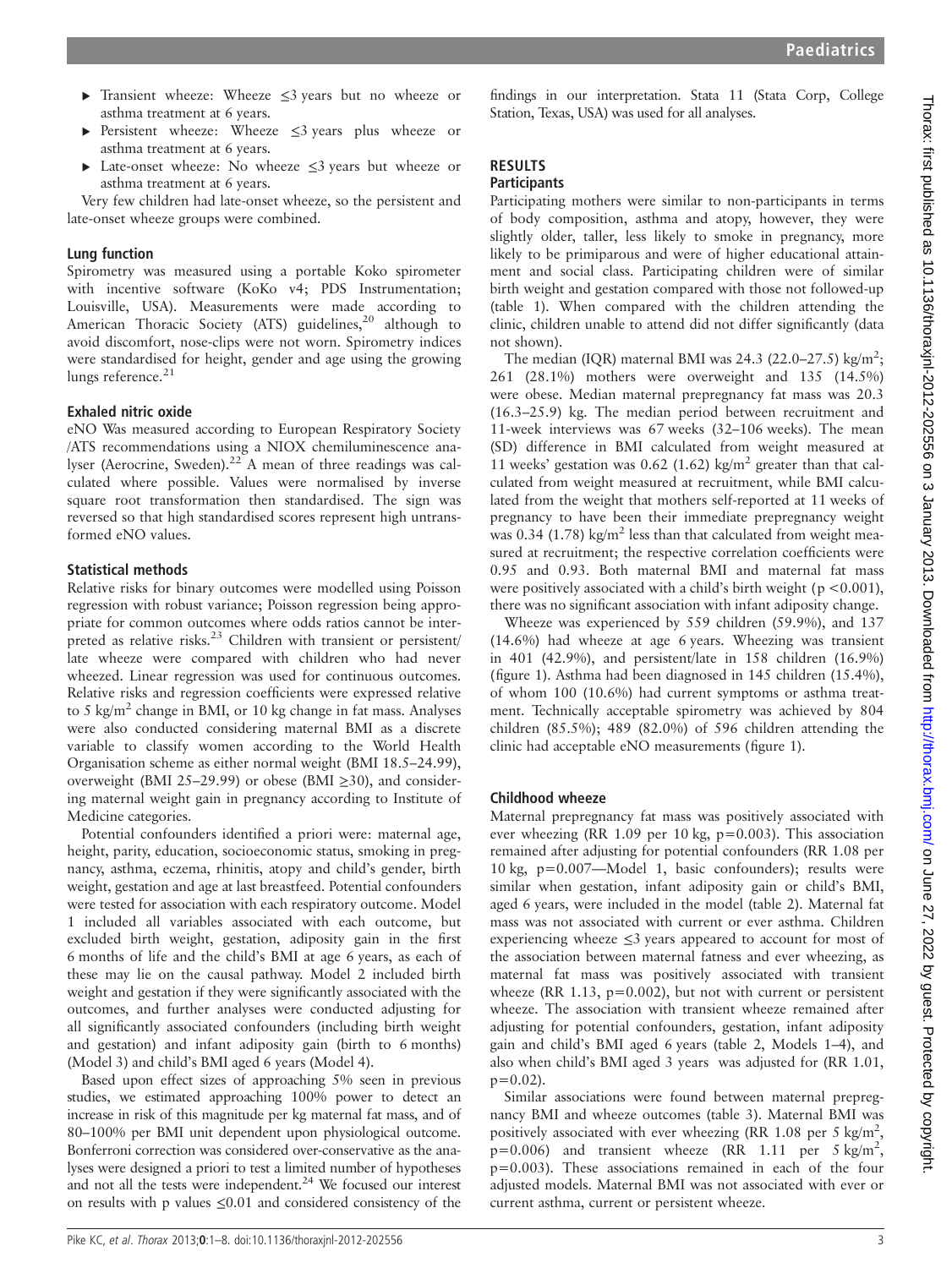Table 1 Comparison of Southampton Women's Survey mother-child pairs with complete data with those lacking either maternal body composition or 6-year follow-up data, but born in the same time period

|                                              | <b>Participating</b><br>mother-child<br>pairs $(n=940)$ | <b>Mother-child</b><br>pairs with<br>missing data<br>(n=589) | p Value |
|----------------------------------------------|---------------------------------------------------------|--------------------------------------------------------------|---------|
| Maternal characteristics                     |                                                         |                                                              |         |
| Age at child's birth,<br>years (mean (SD))   | 30.3(3.8)                                               | 29.7(3.8)                                                    | 0.007   |
| Primiparous (n (%))                          |                                                         |                                                              |         |
| No                                           | 494 (52.6)                                              | 355 (60.3)                                                   | 0.003   |
| Yes                                          | 446 (47.5)                                              | 234 (39.7)                                                   |         |
| Qualifications (n (%))                       |                                                         |                                                              |         |
| None                                         | 15(1.6)                                                 | 36(6.1)                                                      | < 0.001 |
| GCSE D-G                                     | 88 (9.4)                                                | 67 (11.4)                                                    |         |
| GCSE A*-C                                    | 278 (29.6)                                              | 165 (28.1)                                                   |         |
| A level                                      | 270 (28.8)                                              | 175 (29.8)                                                   |         |
| <b>HND</b>                                   | 66 (7.0)                                                | 39(6.6)                                                      |         |
| Degree                                       | 222 (23.6)                                              | 106 (18.0)                                                   |         |
| Parents' social class (n (%))                |                                                         |                                                              |         |
| I                                            | 100 (10.8)                                              | 52 (12.3)                                                    | 0.019   |
| Ш                                            | 454 (48.8)                                              | 178 (42.3)                                                   |         |
| <b>IIIN</b>                                  | 263 (28.5)                                              | 112 (26.6)                                                   |         |
| <b>IIIM</b>                                  | 72 (7.7)                                                | 51(12.1)                                                     |         |
| IV                                           | 39 (4.2)                                                | 20(4.8)                                                      |         |
| V                                            | 2(0.2)                                                  | 8(1.9)                                                       |         |
| Smoked in pregnancy (n (%))                  |                                                         |                                                              |         |
| No                                           | 768 (84.9)                                              | 431 (77.2)                                                   | < 0.001 |
| Yes                                          | 137 (15.1)                                              | 127 (22.8)                                                   |         |
| Maternal asthma (n (%))                      |                                                         |                                                              |         |
| <b>No</b>                                    | 733 (78.7)                                              | 442 (76.2)                                                   | 0.251   |
| Yes                                          | 198 (21.3)                                              | 138 (23.8)                                                   |         |
| Maternal childhood eczema (n (%))            |                                                         |                                                              |         |
| No                                           | 758 (81.5)                                              | 476 (82.1)                                                   | 0.783   |
| Yes                                          | 172 (18.5)                                              | 104 (17.9)                                                   |         |
| Maternal rhinitis (n (%))                    |                                                         |                                                              |         |
| <b>No</b>                                    | 539 (57.9)                                              | 353 (60.9)                                                   | 0.254   |
| Yes                                          | 392 (42.1)                                              | 227 (39.1)                                                   |         |
| Maternal atopy (n (%))                       |                                                         |                                                              |         |
| <b>No</b>                                    | 438 (53.0)                                              | 236 (57.0)                                                   | 0.185   |
| Yes                                          | 388 (47.0)                                              | 178 (43.0)                                                   |         |
| Height, cm (mean (SD))                       | 163.5(6.6)                                              | 162.7(6.0)                                                   | 0.020   |
| BMI, kg/m <sup>2</sup> (median,<br>(IQR))    | 24.3 (22.0-27.5)                                        | 24.1 (21.8-27.4)                                             | 0.657   |
| Fat mass, kg (median,<br>(IQR))              | 20.3 (16.3–25.9)                                        | $19.5(15.7-25.8)$                                            | 0.116   |
| Child's characteristics<br>Gender (n (%))    |                                                         |                                                              |         |
| Male                                         | 485 (51.6)                                              | 313 (53.4)                                                   | 0.489   |
| Female                                       | 455 (48.4)                                              | 273 (46.6)                                                   |         |
| Birth weight, kg (mean<br>(SD)               | 3.440 (0.551)                                           | 3.420 (0.580)                                                | 0.615   |
| Gestational age, weeks<br>(median (IQR))     | 40.1 (39.0–41.0)                                        | 40.0 (39.1–41.0)                                             | 0.969   |
| Mother smoked during child's infancy (n (%)) |                                                         |                                                              |         |
| No                                           | 768 (84.9)                                              | 431 (77.2)                                                   | < 0.001 |
| Yes                                          | 137 (15.1)                                              | 125 (22.8)                                                   |         |

Numbers do not always add to the full column totals due to missing data. Binary outcomes were compared by  $\chi^2$  test, categorical outcomes by a  $\chi^2$  test for trend, and continuous variables using  $t$  tests, after transformation where appropriate, or a rank-sum test.

Maternal weight gain was not associated with respiratory outcome in the children (see online supplementary tables S1 and S2).

# Childhood atopy

Neither maternal fat mass (table 2) nor BMI (table 3) were associated with cutaneous sensitisation, before or after adjusting for confounders.

# Lung function and eNO

Neither maternal fat mass nor BMI were associated with any measure of lung function, (table 4). There were no associations after adjusting for confounders in any multivariable model. No associations, before or after adjustment, were found between either maternal fat mass or maternal BMI and eNO (see online supplementary table S3).

All the above results for wheeze, atopy, lung function and eNO were unchanged by considering BMI as a categorical variable, or by limiting the analysis to women who became pregnant within 1 year of their initial interview.

# Infant adiposity gain

Infant adiposity gain was associated with persistent wheeze, but significance was reduced after adjusting for likely confounders  $(RR 1.14, p=0.05)$ . Similar results were seen after other potential confounders were adjusted for: gestation (RR 1.14,  $p=0.04$ ) —Model 2), BMI aged 3 years (RR 1.10, p=0.16—Model 3) and BMI aged 6 years (RR 1.14,  $p=0.05$ —Model 4). There were no significant associations with ever or current asthma, or ever or current wheeze. By contrast with the findings for maternal obesity, no association was found between infant adiposity gain and transient wheeze (see online supplementary table S4). There were weak inverse associations between infant adiposity gain and both  $\text{FEF}_{25-75\%}$  and  $\text{FEV}_1/\text{forced}$  vital capacity (FVC)  $(p=0.02$  for each) (see online supplementary table S5).

# **DISCUSSION**

This is the first study to measure the association between prepregnancy measurements of maternal adiposity and longitudinal childhood wheeze phenotypes. Greater maternal fat mass and BMI were associated with increased childhood wheeze risk. There were significant positive associations with transient wheeze, but none with persistent wheeze or asthma. This has potentially important public health implications, since individuals who wheeze in infancy more commonly develop chronic obstructive airways disease as adults. Adjusting for infant adiposity or child's BMI at age 3 or 6 years did not reduce the association with transient wheeze. There were no associations between maternal fatness and atopy, eNO or spirometry.

Previous studies have used BMI to estimate adiposity. Women were recruited after conception and prepregnancy weight, often self-reported several months after  $\overline{b}$  birth<sup>6</sup>; in some studies, neither height nor weight were measured.<sup>7</sup> To provide an objective measure of adiposity uncomplicated by variation in BMI with body type, $25$  or by alterations in fat distribution during pregnancy, $26$  we estimated maternal fat mass from prepregnancy skinfold thicknesses. BMI calculated from weight measured prepregnancy, and from estimated prepregnancy weight self-reported at 11 weeks of pregnancy were closely correlated. Moreover, the study's main findings were unchanged by restricting analyses to women for whom less than a year had elapsed between initial and pregnancy interviews. Together, these findings suggest that the measured prepregnancy values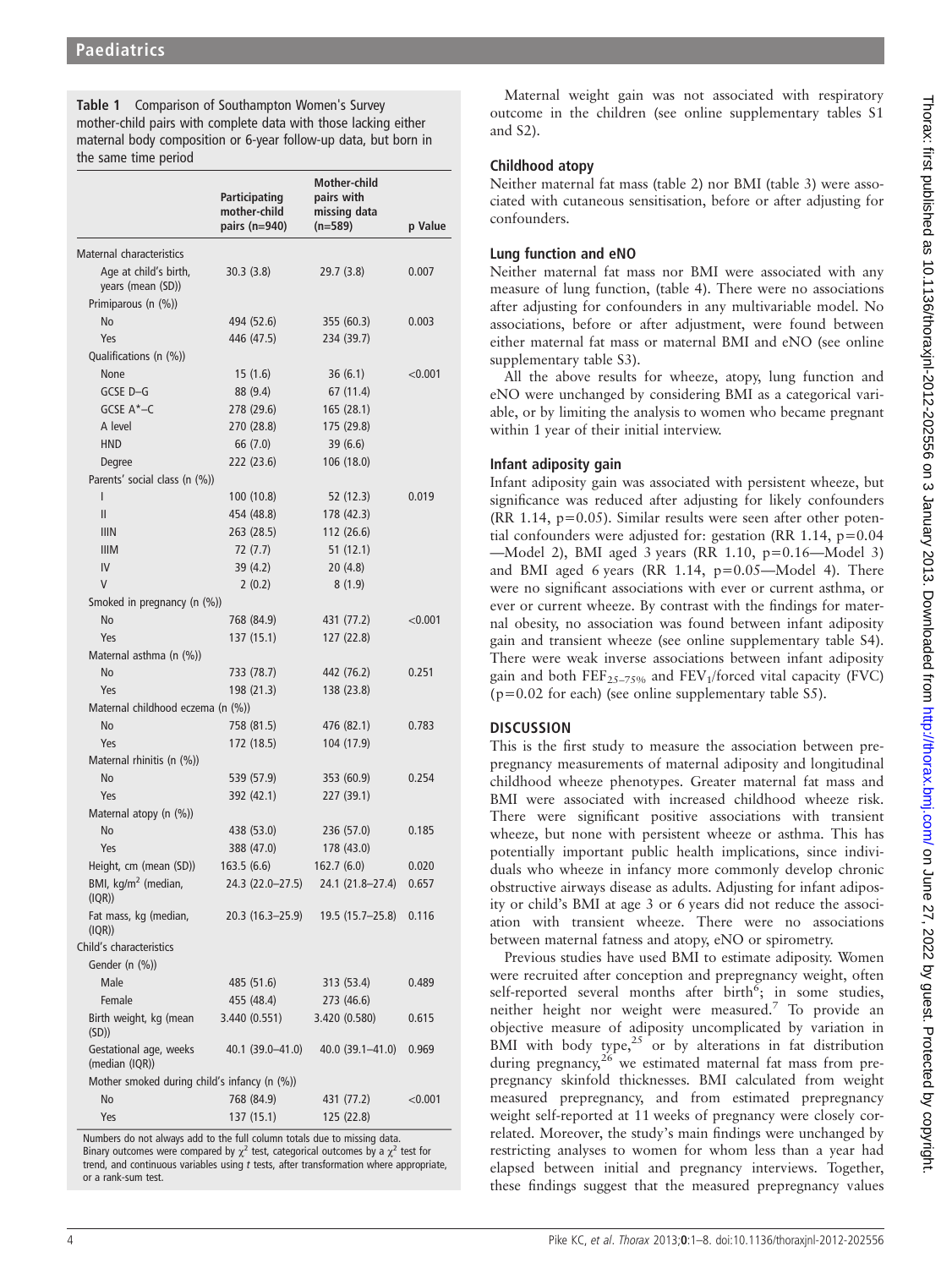|  |  | Table 2 Relationship between maternal prepregnancy fat mass (kg) and wheeze and atopy phenotypes in the offspring at age 6 years |
|--|--|----------------------------------------------------------------------------------------------------------------------------------|
|  |  |                                                                                                                                  |

|                   | <b>Unadjusted analysis</b> |                           |         |              | Model 1   |                           |         |              | Model 2   |                           |         |     |
|-------------------|----------------------------|---------------------------|---------|--------------|-----------|---------------------------|---------|--------------|-----------|---------------------------|---------|-----|
| <b>Outcome</b>    | <b>RR</b>                  | (95% CI)                  | p Value | $\mathsf{n}$ | <b>RR</b> | (95% CI)                  | p Value | $\mathsf{n}$ | <b>RR</b> | (95% CI)                  | p Value | n   |
| Ever wheeze       | 1.09                       | $(1.03 \text{ to } 1.16)$ | 0.003   | 921          | 1.08      | $(1.02 \text{ to } 1.15)$ | 0.007   | 895          | 1.09      | $(1.03 \text{ to } 1.16)$ | 0.002   | 895 |
| Ever asthma       | 1.10                       | $(0.93 \text{ to } 1.31)$ | 0.27    | 927          | 1.05      | $(0.89 \text{ to } 1.24)$ | 0.57    | 890          | 1.10      | $(0.93 \text{ to } 1.30)$ | 0.28    | 890 |
| Current wheeze    | 1.04                       | $(0.86 \text{ to } 1.25)$ | 0.68    | 927          | 1.06      | $(0.87 \text{ to } 1.29)$ | 0.54    | 808          | 1.09      | $(0.90 \text{ to } 1.32)$ | 0.39    | 808 |
| Current asthma    | 1.14                       | $(0.91 \text{ to } 1.43)$ | 0.24    | 927          | 1.10      | $(0.89 \text{ to } 1.37)$ | 0.39    | 918          | 1.14      | $(0.92 \text{ to } 1.41)$ | 0.22    | 918 |
| Transient wheeze  | 1.13                       | $(1.05 \text{ to } 1.23)$ | 0.002   | 764          | 1.11      | $(1.02 \text{ to } 1.20)$ | 0.01    | 743          | 1.12      | $(1.03 \text{ to } 1.21)$ | 0.006   | 743 |
| Persistent wheeze | 1.12                       | $(0.96 \text{ to } 1.30)$ | 0.14    | 526          | 1.08      | $(0.94 \text{ to } 1.24)$ | 0.26    | 519          | 1.11      | $(0.98 \text{ to } 1.27)$ | 0.11    | 519 |
| Atopy             | 1.07                       | $(0.91 \text{ to } 1.25)$ | 0.43    | 681          | 1.14      | $(0.97 \text{ to } 1.35)$ | 0.12    | 590          | 1.14      | $(0.97 \text{ to } 1.35)$ | 0.12    | 590 |
|                   |                            |                           |         |              | Model 3   |                           |         |              | Model 4   |                           |         |     |
| Ever wheeze       |                            |                           |         |              | 1.1       | $(1.03 \text{ to } 1.17)$ | 0.004   | 817          | 1.09      | $(1.03 \text{ to } 1.15)$ | 0.004   | 893 |
| Ever asthma       |                            |                           |         |              | 1.14      | $(0.96 \text{ to } 1.35)$ | 0.13    | 823          | 1.06      | $(0.89 \text{ to } 1.28)$ | 0.52    | 888 |
| Current wheeze    |                            |                           |         |              | 1.03      | $(0.84 \text{ to } 1.28)$ | 0.76    | 741          | 1.09      | $(0.89 \text{ to } 1.33)$ | 0.40    | 806 |
| Current asthma    |                            |                           |         |              | 1.17      | $(0.94 \text{ to } 1.45)$ | 0.16    | 835          | 1.14      | $(0.91 \text{ to } 1.42)$ | 0.27    | 915 |
| Transient wheeze  |                            |                           |         |              | 1.11      | $(1.02 \text{ to } 1.21)$ | 0.01    | 686          | 1.11      | $(1.02 \text{ to } 1.20)$ | 0.01    | 741 |
| Persistent wheeze |                            |                           |         |              | 1.12      | $(0.97 \text{ to } 1.30)$ | 0.13    | 478          | 1.10      | $(0.96 \text{ to } 1.27)$ | 0.17    | 519 |
| Atopy             |                            |                           |         |              | 1.21      | $(1.02 \text{ to } 1.44)$ | 0.03    | 546          | 1.15      | $(0.97 \text{ to } 1.36)$ | 0.12    | 590 |

Relative risk represents change in outcome per 10 kg of maternal prepregnancy fat mass.

Model 1 Adjusted for potential confounders significantly associated with the outcome, excluding child's birth weight and gestation.

Ever wheeze-maternal education, asthma and rhinitis, child's gender and age last breast fed; Ever asthma-maternal education, asthma and smoking in pregnancy, and child's gender; Current wheeze-maternal education, asthma and atopy; Current asthma-maternal education and asthma; Transient wheeze-maternal height, parity, asthma and rhinitis, child's gender and age last breast fed; Persistent wheeze-maternal education, asthma and rhinitis and child's gender; Atopy-maternal social class, asthma and atopy, and child's gender. Model 2 adjusted for potential confounders significantly associated with the outcome, including child's birth weight and gestation.

Ever wheeze-maternal education, asthma and rhinitis, child's gender, age last breast fed and gestation; Ever asthma-maternal education, asthma, smoking in pregnancy and parity, child's gender and gestation; Current wheeze-maternal education, asthma and atopy, child's gender and gestation; Current asthma-maternal education and asthma, and child's gestation; Transient wheeze-maternal height, parity, asthma and rhinitis, child's gender, age last breast fed and gestation; Persistent wheeze-maternal education, asthma and rhinitis, child's gender and gestation; Atopy-maternal social class, asthma and atopy, and child's gender.

Model 3 adjusted for increase in adiposity between birth and 6 months and potential confounders significantly associated with the outcome (listed in Model 2) including child's birth weight and gestation.

Model 4 adjusted for child's BMI at age 6 years and potential confounders significantly associated with the outcome including child's birth weight and gestation. BMI, body mass index.

are likely to accurately reflect relative maternal fatness immediately before and during early pregnancy.

The finding of increased wheeze in association with greater maternal adiposity is consistent with previous studies. Associations have been found between higher maternal BMI and increased wheeze at 18 months,<sup>7</sup> 3 years,<sup>8 27</sup> and 8 years,<sup>6</sup> and also in adolescence.<sup>5</sup>

Few studies have assessed objective measures of atopy in relation to maternal adiposity. Kumar et  $al^8$  found an inverse relationship between maternal prepregnancy BMI and cord blood total IgE, but no association with food allergy or eczema, while Scholtens et  $al^6$  found no association with specific IgE to inhalant allergens. We have found neither an association between maternal adiposity and cutaneous sensitisation, nor eosinophilic airway inflammation measured by eNO. Furthermore, although cross-sectional adult data have suggested an association between adiposity and atopy,<sup>28</sup> cross-sectional studies in childhood provide no evidence for this.29

The positive association between maternal adiposity and transient wheeze is unique to this study, as no other study has assessed longitudinal wheeze phenotypes. Our finding is supported by studies assessing wheeze in early childhood.<sup>78</sup> 27 The lack of longitudinal studies means that evidence supporting an association between maternal adiposity and persistence of wheeze symptoms in older children is less conclusive. No association was found between maternal adiposity and doctordiagnosed asthma in our study, although our power was less for this outcome than for transient or for ever wheeze. The only study to date to have found such an association, did so in infancy when asthma is difficult to diagnose.<sup>27</sup> Two studies<sup>5 6</sup> have reported associations with self-reported asthma, although

only after considering effect modification by genetic predisposition. However, these studies' results were contradictory; Scholtens found maternal adiposity associated with asthma only in children considered predisposed due to parental asthma or allergy,<sup>6</sup> while Patel found this association to be strongest in children without a parental history of atopy.<sup>5</sup> Subtle differences in the phenotypic characteristics of the individuals assigned to the current wheeze grouping may have existed between the populations and age groups considered in each of these studies. Similarly, differences in the nature and extent of residual confounding associated with the measured or estimated values of maternal adiposity used may explain, in part, the conflicting results.

Previous studies report an effect of maternal adiposity beyond that mediated by pregnancy or birth complications,<sup>7</sup> while this and other studies suggest that a direct effect beyond that of an association with childhood obesity is possible. We were unable to confirm our previous finding of increased wheeze risk in association with greater infant adiposity gain,<sup>13</sup> possibly due to reduced power, as fewer children were seen at 6 than at 3 years. Nevertheless, it was felt important to correct for potential confounding by infant adiposity gain. Adjustment for infant adiposity gain or childhood BMI did not reduce the association between maternal adiposity and transient wheeze, suggesting that the effect of maternal obesity is not mediated by childhood adiposity. Indeed, the contrasting findings of an association between maternal obesity and transient wheeze, and a borderline association between infant weight gain and persistent wheeze, suggests separate mechanisms may underlie these associations.

This study did not detect any association between maternal pregnancy weight gain, according to Institute of Medicine categorisation, and any wheeze, atopy or lung function outcome.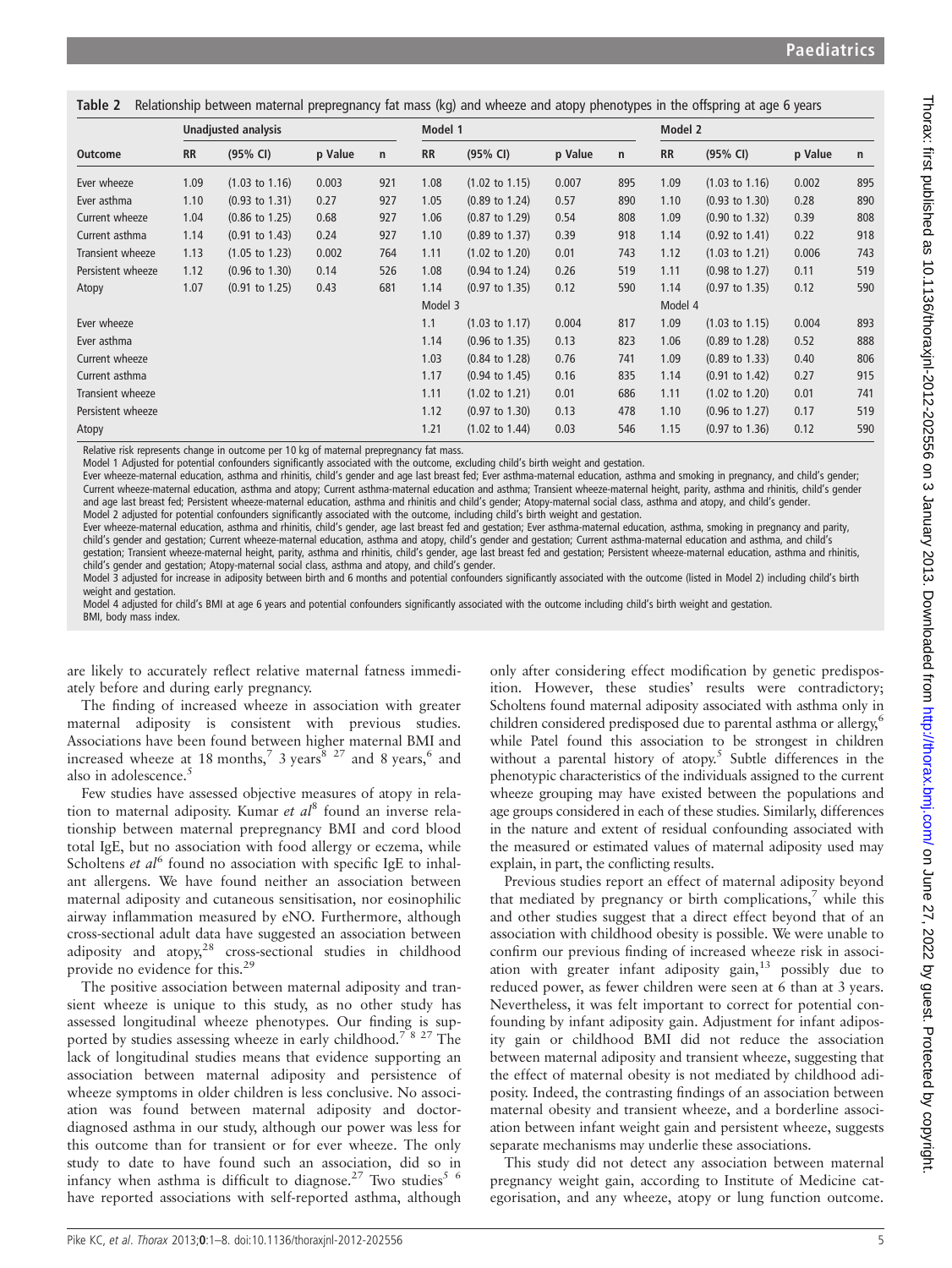|                   |           |                           |         |         |           | $\cdots$                  | $\cdots$ |              |           |                           |         |     |
|-------------------|-----------|---------------------------|---------|---------|-----------|---------------------------|----------|--------------|-----------|---------------------------|---------|-----|
|                   |           | Unadjusted analysis       |         | Model 1 |           |                           |          | Model 2      |           |                           |         |     |
| <b>Outcome</b>    | <b>RR</b> | (95% CI)                  | p Value | N       | <b>RR</b> | (95% CI)                  | p Value  | $\mathsf{n}$ | <b>RR</b> | (95% CI)                  | p Value | n   |
| Ever wheeze       | 1.08      | $(1.02 \text{ to } 1.14)$ | 0.006   | 924     | 1.07      | $(1.01 \text{ to } 1.12)$ | 0.01     | 897          | 1.08      | $(1.02 \text{ to } 1.13)$ | 0.004   | 897 |
| Ever asthma       | 1.07      | $(0.92 \text{ to } 1.24)$ | 0.4     | 930     | 1.02      | $(0.87 \text{ to } 1.18)$ | 0.84     | 892          | 1.06      | $(0.91 \text{ to } 1.24)$ | 0.44    | 892 |
| Current wheeze    | 0.99      | $(0.85 \text{ to } 1.16)$ | 0.94    | 930     | 0.99      | $(0.84 \text{ to } 1.17)$ | 0.94     | 809          | 1.02      | $(0.87 \text{ to } 1.20)$ | 0.79    | 809 |
| Current asthma    | 1.10      | $(0.91 \text{ to } 1.33)$ | 0.31    | 930     | 1.06      | $(0.88 \text{ to } 1.27)$ | 0.53     | 920          | 1.10      | $(0.92 \text{ to } 1.32)$ | 0.30    | 920 |
| Transient wheeze  | 1.11      | $(1.04 \text{ to } 1.18)$ | 0.003   | 767     | 1.10      | $(1.03 \text{ to } 1.17)$ | 0.006    | 746          | 1.11      | $(1.04 \text{ to } 1.18)$ | 0.002   | 746 |
| Persistent wheeze | 1.08      | $(0.95$ to 1.24)          | 0.22    | 527     | 1.05      | $(0.93 \text{ to } 1.20)$ | 0.42     | 519          | 1.09      | $(0.97 \text{ to } 1.24)$ | 0.16    | 519 |
| Atopy             | 1.08      | $(0.94 \text{ to } 1.24)$ | 0.31    | 681     | 1.13      | $(0.98 \text{ to } 1.31)$ | 0.10     | 589          | 1.13      | $(0.98 \text{ to } 1.31)$ | 0.1     | 589 |
|                   |           |                           |         |         | Model3    |                           |          |              | Model 4   |                           |         |     |
| Ever wheeze       |           |                           |         |         | 1.08      | $(1.02 \text{ to } 1.14)$ | 0.009    | 819          | 1.07      | $(1.02 \text{ to } 1.13)$ | 0.01    | 895 |
| Ever asthma       |           |                           |         |         | 1.08      | $(0.92 \text{ to } 1.26)$ | 0.34     | 825          | 1.02      | $(0.86 \text{ to } 1.20)$ | 0.85    | 890 |
| Current wheeze    |           |                           |         |         | 0.97      | $(0.82 \text{ to } 1.16)$ | 0.77     | 742          | 1.02      | $(0.86 \text{ to } 1.22)$ | 0.79    | 807 |
| Current asthma    |           |                           |         |         | 1.10      | $(0.91 \text{ to } 1.33)$ | 0.31     | 837          | 1.10      | $(0.90 \text{ to } 1.34)$ | 0.35    | 917 |
| Transient wheeze  |           |                           |         |         | 1.10      | $(1.03 \text{ to } 1.18)$ | 0.006    | 689          | 1.10      | $(1.03 \text{ to } 1.18)$ | 0.007   | 744 |
| Persistent wheeze |           |                           |         |         | 1.09      | $(0.95 \text{ to } 1.25)$ | 0.23     | 478          | 1.08      | $(0.95 \text{ to } 1.23)$ | 0.25    | 519 |
| Atopy             |           |                           |         |         | 1.17      | $(1.00 \text{ to } 1.36)$ | 0.05     | 545          | 1.14      | $(0.98 \text{ to } 1.32)$ | 0.09    | 589 |

Table 3 Relationship between maternal prepregnancy BMI and wheeze and atopy phenotypes in the offspring at age 6 years

Relative risk represents change in outcome per 5 kg/ $m^2$  of maternal prepregnancy BMI.

Models 1–4 adjusted for confounders as described in table 2.

BMI, body mass index.

This is surprising given that excessive pregnancy weight gain has been shown to be associated with infant adiposity, and has been proposed to predispose to a number of obesity-associated adverse outcomes.<sup>30</sup> Possibly, categorisation according to weight gain throughout pregnancy is not sensitive to the effects of weight gain during periods of particular significance for determining fetal health and development. Alternatively, absolute maternal fatness may determine fetal exposure and childhood outcome more directly than rate of weight gain. Serum levels of proinflammatory cytokines are known to be higher in obese pregnant women than pregnant women of normal weight, $31$ and it has been proposed that an increased inflammatory response might affect fetal immunological or pulmonary

development. Other factors associated with obesity include high glucose, insulin, lipid and leptin levels.4 32 Although observational studies cannot determine causality, careful characterisation of wheeze phenotypes may suggest mechanisms by which maternal adiposity might predispose to childhood wheeze. In the absence of an association with atopy, there is little to support an effect of maternal adiposity upon atopic immunity.

Transient childhood wheeze is believed to arise during viral infections in individuals predisposed to airways obstruction. It is possible that maternal obesity might affect airway development. Leptin is elevated in obesity,  $32$  and leptin receptors in the lung may mediate effects upon lung growth.<sup>33</sup> However, although lung function is believed to track across the life-course, no

|                               | Unadjusted analysis |                                               |           |     | Model 1   |                                               |           |     | Model 2   |                                              |           |     |
|-------------------------------|---------------------|-----------------------------------------------|-----------|-----|-----------|-----------------------------------------------|-----------|-----|-----------|----------------------------------------------|-----------|-----|
|                               | <b>Beta</b>         | (95% CI)                                      | p Value n |     | β         | (95% CI)                                      | p Value n |     | β         | (95% CI)                                     | p Value n |     |
| $FEV1$ z-score                |                     | $0.0349$ $(-0.0413$ to $0.1111)$ 0.37         |           | 793 |           | $0.0274$ $(-0.0476 \text{ to } 0.1025)$ 0.47  |           | 793 |           | $0.0230$ $(-0.0555$ to $0.1015)$ 0.56        |           | 784 |
| FVC z-score                   | 0.0433              | $(-0.0439 \text{ to } 0.1306)$ 0.33           |           | 793 | 0.0301    | $(-0.0586 \text{ to } 0.1188)$ 0.5            |           | 765 | 0.0301    | $(-0.0586 \text{ to } 0.1188)$ 0.5           |           | 765 |
| FEF <sub>25-75%</sub> z-score |                     | $0.0163$ $(-0.0796 \text{ to } 0.1122)$ 0.74  |           | 793 | 0.0181    | $(-0.0775 \text{ to } 0.1137)$ 0.71           |           | 793 | 0.0071    | $(-0.0886 \text{ to } 0.1028)$ 0.88          |           | 793 |
| FEV <sub>1</sub> /FVC z-score |                     | $-0.0190$ $(-0.1043$ to 0.0663) 0.66          |           | 793 | $-0.0130$ | $(-0.0998 \text{ to } 0.0739)$ 0.77           |           | 765 | $-0.0130$ | $(-0.0998 \text{ to } 0.0739)$ 0.77          |           | 765 |
| Exhaled nitric oxide          |                     | $-0.0575$ $(-0.1667 \text{ to } 0.0517)$ 0.30 |           | 482 |           | $-0.0908$ $(-0.2018 \text{ to } 0.0203)$ 0.11 |           | 477 |           | $-0.0908$ $(-0.2018$ to 0.0203) 0.11         |           | 477 |
|                               |                     |                                               |           |     | Model 3   |                                               |           |     | Model 4   |                                              |           |     |
| $FEV1$ z-score                |                     |                                               |           |     |           | $0.0115$ $(-0.0702 \text{ to } 0.0932)$ 0.78  |           | 721 |           | $0.0122$ $(-0.0684 \text{ to } 0.0928)$ 0.76 |           | 784 |
| FVC z-score                   |                     |                                               |           |     | 0.0287    | $(-0.0625 \text{ to } 0.1199)$                | 0.54      | 713 | 0.0001    | $(-0.0913 \text{ to } 0.0916)$ 0.99          |           | 765 |
| $FEF_{25-75\%}$ z-score       |                     |                                               |           |     |           | $-0.0035$ $(-0.1031$ to 0.0961) 0.94          |           | 725 | 0.0160    | $(-0.0829 \text{ to } 0.1149)$ 0.75          |           | 793 |
| FEV <sub>1</sub> /FVC z-score |                     |                                               |           |     |           | $-0.0293$ $(-0.1181$ to 0.0594) 0.51          |           | 713 |           | $0.0055$ $(-0.0846 \text{ to } 0.0956)$ 0.9  |           | 765 |
| Exhaled nitric oxide          |                     |                                               |           |     |           | $-0.0989$ $(-0.2152 \text{ to } 0.0174)$      | 0.09      | 434 | $-0.0889$ | $(-0.2029 \text{ to } 0.0250)$ 0.12          |           | 477 |

Table 4 Relationship between maternal prepregnancy fat mass (kg) and exhaled nitric oxide and lung function in the offspring at age 6 years

Regression coefficient represents change in outcome per 10 kg of maternal prepregnancy fat mass.

Model 1 Adjusted for potential confounders significantly associated with the outcome, excluding child's birth weight and gestation.

FEV<sub>1</sub>-child's gender; FVC-maternal smoking in pregnancy and rhinitis, and child's gender; FEF<sub>25–75%-</sub>maternal parity and child's gender; FEV<sub>1</sub>/FVC-maternal rhinitis, eczema, smoking in pregnancy and parity; eNO-maternal height, asthma and eczema.

Model 2 adjusted for potential confounders significantly associated with the outcome, including child's birth weight and gestation.

FEV<sub>1</sub>-maternal height, and child's gender and birth weight; FVC-maternal smoking in pregnancy and rhinitis, and child's gender; FEF<sub>25–75%</sub> maternal parity and child's gender and gestation; FEV<sub>1</sub>/FVC-maternal rhinitis, eczema, smoking in pregnancy and parity; eNO-maternal height, asthma and eczema.

Model 3 adjusted for increase in adiposity between birth and 6 months and potential confounders significantly associated with the outcome including child's birth weight and gestation (listed in Model 2).

Model 4 adjusted for child's BMI at age 6 years and potential confounders significantly associated with the outcome including child's birth weight and gestation (listed in Model 2). BMI, body mass index.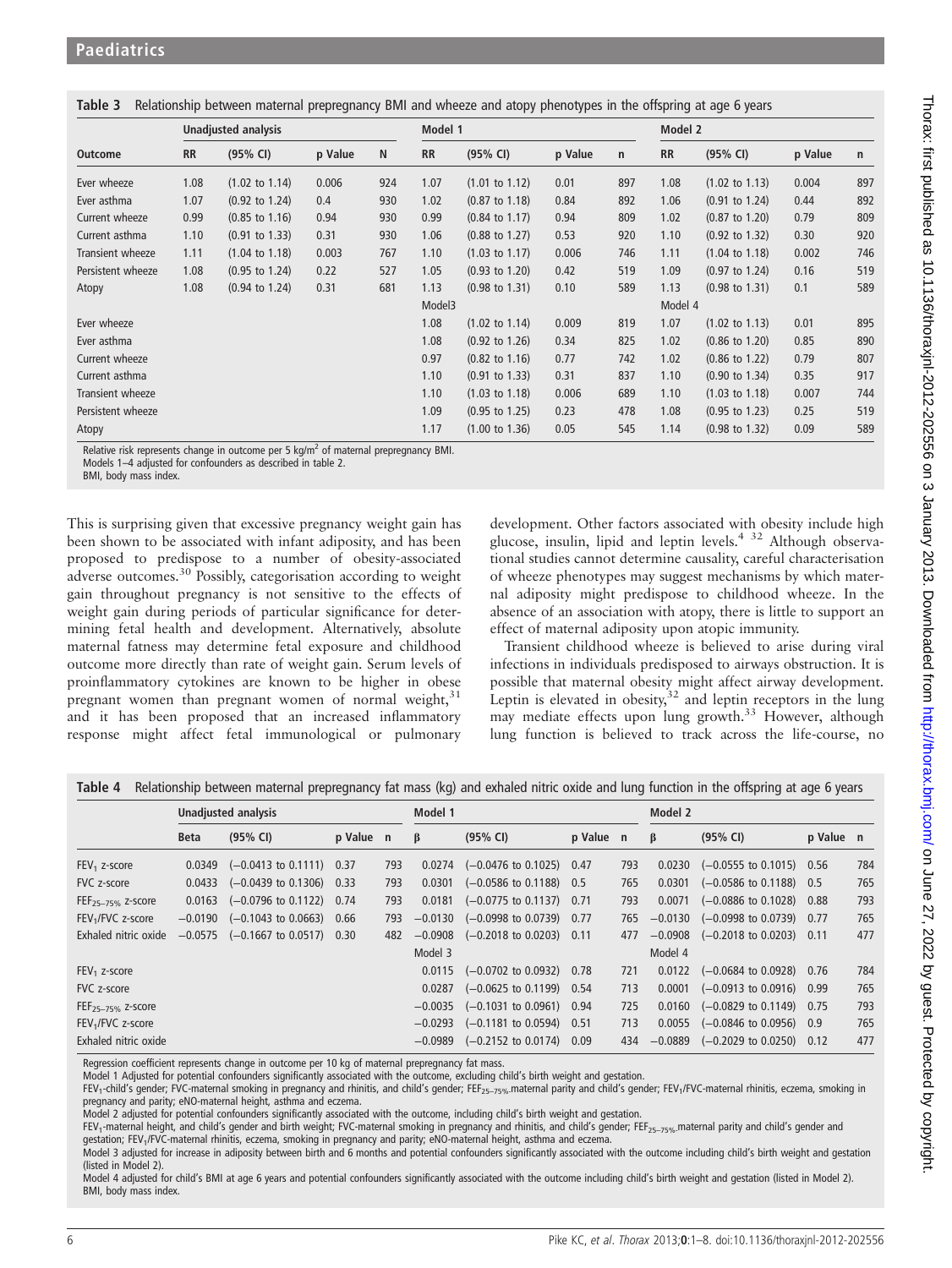association was found between maternal adiposity and spirometry at 6 years. This may reflect a transient effect upon lung function, or there may be subtle differences in airway function that the spirometric indices measured could not detect. It is possible that lung function effects are particularly important in the transient wheeze phenotype, and that a significant association may be found in a cohort large enough to support analysis of the relationship between adiposity and lung function stratified by wheeze phenotype. Alternatively, maternal adiposity may confer vulnerability to transient wheeze via an effect upon severity of viral infection, perhaps by an effect upon innate immunity similar to that proposed to explain reported associations between prenatal vitamin D exposure and childhood wheeze.<sup>34</sup> Certainly, there is data to support increased respiratory infection in overweight individuals.<sup>3</sup>

This study's strength lies in the robust measurement of maternal fat mass and BMI in a longitudinal birth cohort. The wheeze outcomes were assessed using standardised questions permitting comparison with other studies. Uniquely, this study considered the influence of early infant adiposity gain upon outcome, and also objectively assessed lung function and skin sensitisation. Although observational studies are inherently vulnerable to response bias, the response rate was good in this study, and neither maternal prepregnancy fat mass nor BMI differed significantly between participants and non-participants. Furthermore, the relationship between maternal adiposity and childhood wheeze was one of many objectives of a broader study assessing the effect of maternal nutrition upon childhood growth and health, it is unlikely that parental health knowledge may have affected participation. A hurdle to interpreting the data surrounds identifying the relevant exposure. Ideally, measurements might be taken in early pregnancy rather than in prepregnancy, but changes to maternal body composition vary between women, and there are no standardised measurements or reference charts for pregnancy. Critical windows in pregnancy may also be relevant. Despite these challenges, we find that the association with wheeze holds whether measuring BMI or adiposity estimated from skin fold thickness prior to pregnancy.

In conclusion, we found that greater maternal prepregnancy fat mass and BMI were associated with an increased risk of transient wheeze in childhood. There was no evidence for an effect of maternal adiposity upon childhood atopy, but the association with transient wheeze suggests an effect upon airway development.

Acknowledgements The research was supported by infrastructure provided by the NIHR Southampton Respiratory Biomedical Research Unit and the NIHR Southampton Biomedical Research Centre. Clinical investigations were conducted in Southampton Wellcome Trust Clinical Research Facility.

Contributors JSAL, KMG, HMI, CC, SMR and GCR designed research; KCP and JSAL conducted research; HI and KCP analysed data; KCP and JSAL, wrote the first draft of the paper; JSAL had primary responsibility for final content. All authors read and approved the final manuscript.

#### Competing interests None.

**Ethics approval** Southampton and South West Hampshire Local Research Ethics Committee.

#### Provenance and peer review Not commissioned; externally peer reviewed

Data sharing statement The Southampton Women's Survey is a complex study with ongoing data collection of many of the waves of the study. We encourage data sharing through collaboration, wherever possible, to maximise the use of the study data. In the first instance, enquiries should be made to the MRC Lifecourse Epidemiology Unit Director, Professor Cyrus Cooper on cc@mrc.soton.ac.uk.

#### REFERENCES

Camargo CA Jr, Weiss ST, Zhang S, et al. Prospective study of body mass index, weight change, and risk of adult-onset asthma in women. Arch Intern Med 1999;159:2582–8.

- 2 Castro-Rodriguez JA, Holberg CJ, Morgan WJ, et al. Increased incidence of asthmalike symptoms in girls who become overweight or obese during the school years. Am J Respir Crit Care Med 2001;163:1344–9.
- 3 Gunnbjornsdottir MI, Omenaas E, Gislason T, et al. Obesity and nocturnal gastro-oesophageal reflux are related to onset of asthma and respiratory symptoms. Eur Respir J 2004;24:116–21.
- Ramsay JE, Ferrell WR, Crawford L, et al. Maternal obesity is associated with dysregulation of metabolic, vascular, and inflammatory pathways. J Clin Endocrinol Metab 2002;87:4231–7.
- 5 Patel SP, Rodriguez A, Little MP, et al. Associations between pre-pregnancy obesity and asthma symptoms in adolescents. J Epidemiol Community Health 2012;66:809–14.
- 6 Scholtens S, Wijga AH, Brunekreef B, et al. Maternal overweight before pregnancy and asthma in offspring followed for 8 years. Int J Obes (Lond) 2010;34:606–13.
- 7 Haberg SE, Stigum H, London SJ, et al. Maternal obesity in pregnancy and respiratory health in early childhood. Paediatr Perinat Epidemiol 2009;23:352–62.
- 8 Kumar R, Story RE, Pongracic JA, et al. Maternal pre-pregnancy obesity and recurrent wheezing in early childhood. Pediatr Allergy Immunol Pulmonol 2010;23:183–90.
- 9 Flegal KM, Carroll MD, Ogden CL, et al. Prevalence and trends in obesity among US adults, 1999–2008. JAMA 2010;303:235–41.
- 10 Kumari AS. Pregnancy outcome in women with morbid obesity. Int J Gynaecol Obstet 2001;73:101–7.
- 11 Whitaker RC. Predicting preschooler obesity at birth: the role of maternal obesity in early pregnancy. Pediatrics 2004;114:e29–36.
- Lucas JS, Inskip HM, Godfrey KM, et al. Small size at birth and greater postnatal weight gain: relationships to diminished infant lung function. Am J Respir Crit Care Med 2004;170:534–40.
- 13 Pike KC, Crozier SR, Lucas JS, et al. Patterns of fetal and infant growth are related to atopy and wheezing disorders at age 3 years. Thorax 2010;65:1099–106.
- 14 Sonnenschein-van der Voort AM, Jaddoe VW, Raat H, et al. Fetal and infant growth and asthma symptoms in preschool children: the Generation R Study. Am J Respir Crit Care Med 2012;185:731–7.
- 15 Raatikainen K, Heiskanen N, Heinonen S. Transition from overweight to obesity worsens pregnancy outcome in a BMI-dependent manner. Obesity (Silver Spring) 2006;14:165–71.
- 16 Inskip HM, Godfrey KM, Robinson SM, et al. Cohort profile: The Southampton Women's Survey. Int J Epidemiol 2006;35:42–8.
- 17 Durnin JV, Womersley J. Body fat assessed from total body density and its estimation from skinfold thickness: measurements on 481 men and women aged from 16 to 72 years. Br J Nutr 1974;32:77–97.
- 18 Asher MI, Keil U, Anderson HR, et al. International Study of Asthma and Allergies in Childhood (ISAAC): rationale and methods. Eur Respir J 1995;8:483-91.
- 19 Martinez FD, Wright AL, Taussig LM, et al. Asthma and wheezing in the first six years of life. The Group Health Medical Associates. N Engl J Med 1995:332:133-8.
- 20 Beydon N, Davis SD, Lombardi E, et al., American Thoracic Society/European Respiratory Society Working Group on Infant and Young Children Pulmonary Function Testing. An official American Thoracic Society/European Respiratory Society statement: pulmonary function testing in preschool children. Am J Respir Crit Care Med 2007;175:1304–45.
- 21 Stanojevic S, Wade A, Stocks J, et al. Reference ranges for spirometry across all ages: a new approach. Am J Respir Crit Care Med 2008;177:253–60.
- 22 American Thoracic Society, European Respiratory Society. ATS/ERS recommendations for standardized procedures for the online and offline measurement of exhaled lower respiratory nitric oxide and nasal nitric oxide. Am J Respir Crit Care Med 2005;171:912–30.
- 23 Barros AH, Alternatives for logistic regression in cross-sectional studies: an empirical comparison of models that directly estimate the prevalence ratio. Alternatives for logistic regression in cross-sectional studies: an empirical comparison of models that directly estimate the prevalence ratio. BMC Med Res Methodol 2003;3:21.
- Bland M. An introduction to statistics. Oxford: Oxford University Press, 2000.
- 25 Nevill AM, Stewart AD, Olds T, et al. Relationship between adiposity and body size reveals limitations of BMI. Am J Phys Anthropol 2006;129:151–6.
- 26 Paxton A, Lederman SA, Heymsfield SB, et al. Anthropometric equations for studying body fat in pregnant women. Am J Clin Nutr 1998;67:104–10.
- 27 Reichman NE, Nepomnyaschy L. Maternal pre-pregnancy obesity and diagnosis of asthma in offspring at age 3 years. Matern Child Health J 2008;12:725-33.
- 28 Chen Y, Rennie D, Cormier Y, et al. Association between obesity and atopy in adults. Int Arch Allergy Immunol 2010;153:372–7.
- 29 von Mutius E, Schwartz J, Neas LM, et al. Relation of body mass index to asthma and atopy in children: the National Health and Nutrition Examination Study III. Thorax 2001;56:835–8.
- 30 Crozier SR, Inskip HM, Godfrey KM, et al. Weight gain in pregnancy and childhood body composition: findings from the Southampton Women's Survey. Am J Clin Nutr 2012;91:1745–51.
- 31 Challier JC, Basu S, Bintein T, et al. Obesity in pregnancy stimulates macrophage accumulation and inflammation in the placenta. Placenta 2008;29:274–81.